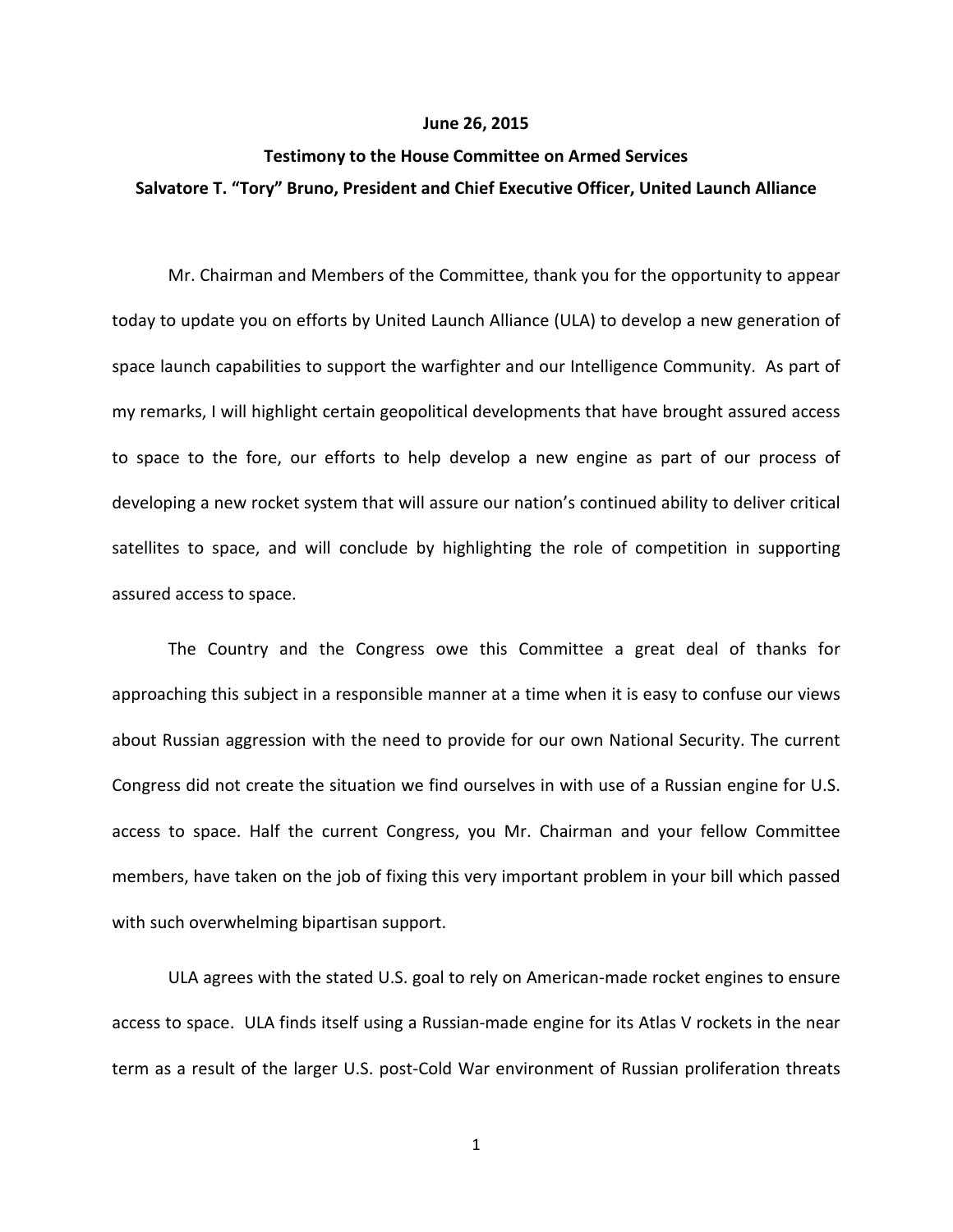and the de facto policy of the last three Presidential Administrations to reduce and eliminate those threats. The use of the Russian engine contained this critical space technology from being shared with rogue nations. In response to the changing international political climate, ULA is now aggressively working with domestic partners to field an American-made rocket engine for the Atlas V as soon as is practicable but still ensuring an ability to meet national security launch needs.

ULA also supports competition in the space launch business. However, if current law is not modified, America will no longer be compliant with its assured access to space policy as competition will have been unintentionally eliminated. Our efforts to field a new launch system with an American-made engine hinge on our ability to close a business case justifying the significant corporate investment we will have to make to field this system. We are unable to do this if we cannot have access to all 29 engines for which we contracted from our partner RD AMROSS prior to the outbreak of hostilities in Crimea.

I thank this Committee for its willingness to modify this current law with respect to access to the RD-180 engine in the Fiscal Year 2016 National Defense Authorization Act. Without a change to Sec. 1608 of the Fiscal Year 2015 National Defense Authorization Act, ULA will no longer be allowed to use the Atlas V's space launch capabilities, capabilities that have been integral to 96 successful launches without a failure, by as early as 2019. The Delta IV rocket, while domestically produced, is 35% more expensive to build and launch. It is not a "solution" to the problem of Atlas V's RD-180 engines, as it cannot be fabricated as quickly or as cheaply as the Atlas V. Delta is neither a cost effective solution for the DOD nor cost competitive against new entrants that feature less capable and smaller launch systems.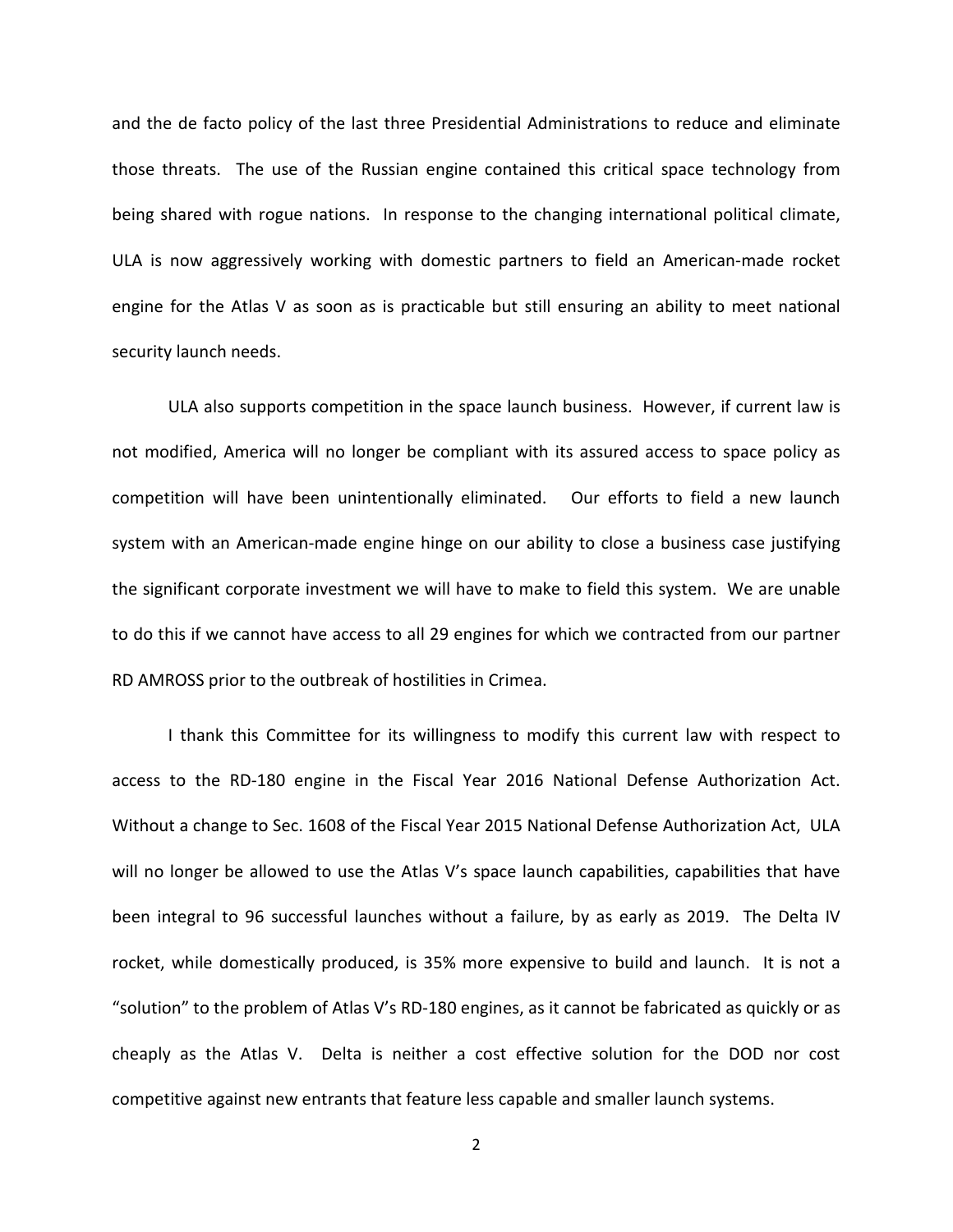As you know, ULA announced it is moving forward in investing its own resources in developing a next generation domestic engine to launch our new Vulcan rocket. ULA is working with Blue Origin of Kent, Washington to develop a new American-made engine that will be powered by liquid oxygen and liquefied natural gas to power the rocket. At the same time, to reduce developmental risk, ULA is also working with Aerojet Rocketdyne of Sacramento, California on the development of the AR-1 engine; a kerosene powered rocket engine.

ULA will have enough confidence to make a down-select of the desired rocket engine in late 2016. The Vulcan launch system, powered by this new engine, will have increased performance to deliver a wider range of payloads to space. Despite congressional desire for developing a new engine by 2019, co-development of a new engine and launch system is both complex and requires sufficient schedule to perform correctly. While I am optimistic the Vulcan engine will be ready for testing in 2017 and available for commercial purposes by 2019, the Vulcan launch system will not be certified by the Air Force to support National Security Space missions until 2021 at the earliest.

As the Air Force has testified to Congress earlier this year, a new engine takes anywhere from six to eight years to develop, test, certify and have ready to use for operational missions. After an engine is developed, it must be integrated into a launch vehicle system, while manufacturing capability to mass produce the engines must be increased in a manner meeting the stringent quality assurance standards set by the DOD.

It is also important to remember that a next-generation space launch system is more than just a new engine. One cannot just plug in a new "form-fit-function" engine into a rocket and expect the system to perform. Neither engine under development by our partners would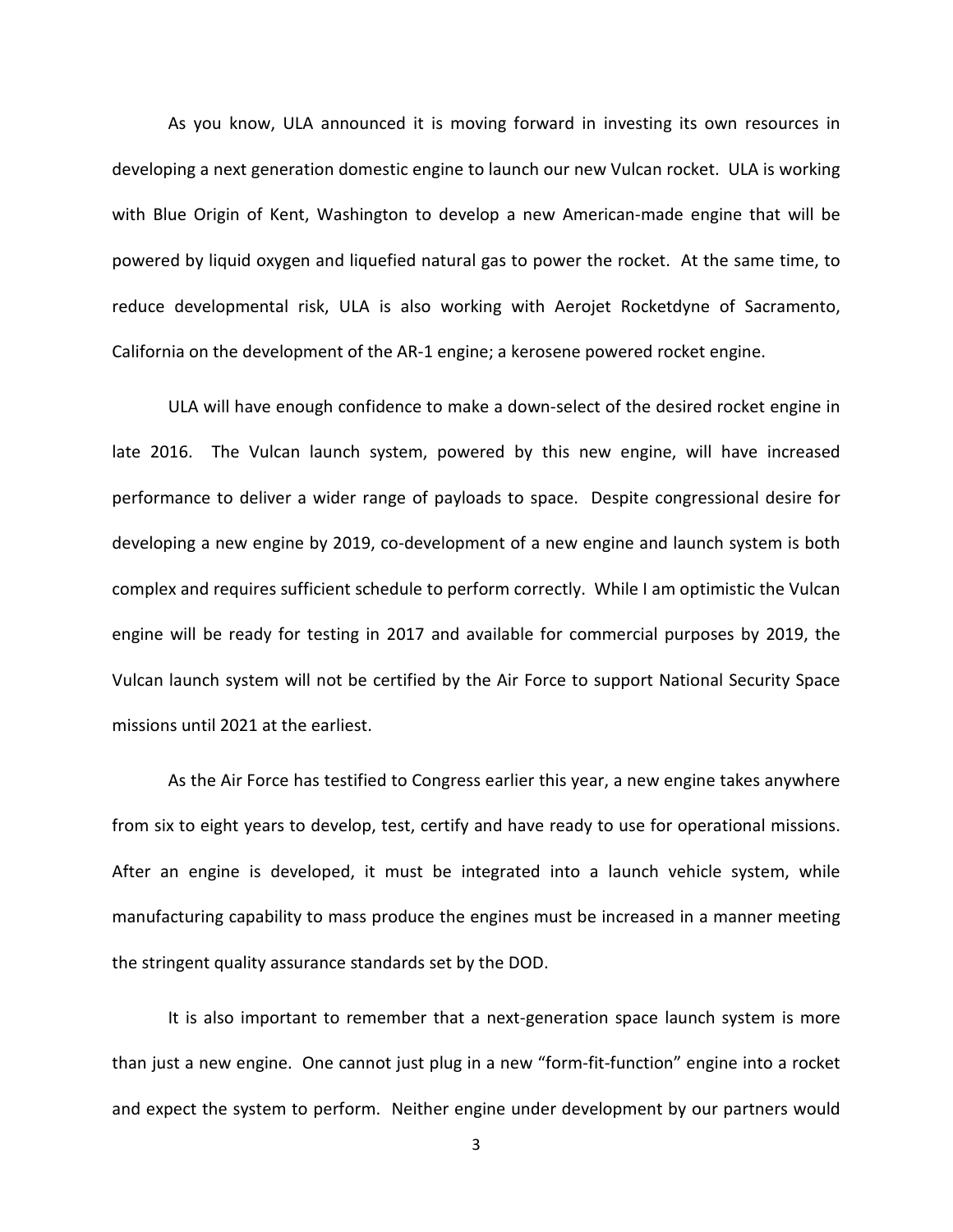automatically work as a "drop in" replacement for the RD-180. All rockets must be designed around a specific engine, as all engines have different characteristics based on their weight, fuel types and thrust capabilities. Our objective is a Vulcan system with more thrust than the Atlas V, and we are designing our Vulcan rocket to take full advantage of this capability.

Faced with an aggressive development timeline, and the costs associated with the development of a new engine and vehicle, it is essential that ULA have access to all RD-180 engines on contract prior to the initiation of Crimea hostilities to enable an orderly transition from Atlas V to the new Vulcan rocket. The design, development and testing of a new engine and vehicle will require ULA to have access to government and private sector investment and revenue from continued Atlas V launches. With access to all 29 engines on contract authorized by the Committee in H.R. 1735, the Fiscal Year 2016 National Defense Authorization Act, ULA can eliminate U.S. dependence on the Russian engine rapidly and efficiently, with no impact to schedule and reliability, a sentiment articulated by Chairman Thornberry.

Without a change to the law, as Secretary Carter and Director Clapper note, "…loss of access to Atlas V and medium/intermediate class Delta IV capabilities, we could be faced with a multi-year gap where we have neither assured access to space nor an environment where price based competition is possible." Assured access to space requires two entities that can support the launch of the entire range of high-value space assets into space. Should Sec. 1608 of the Fiscal Year 2015 National Defense Authorization Act not be modified, America will lose assured access.

If this provision is not modified, SpaceX, a new entrant to the market, will be the only entity able to carry out medium/intermediate National Security Space lift missions but is not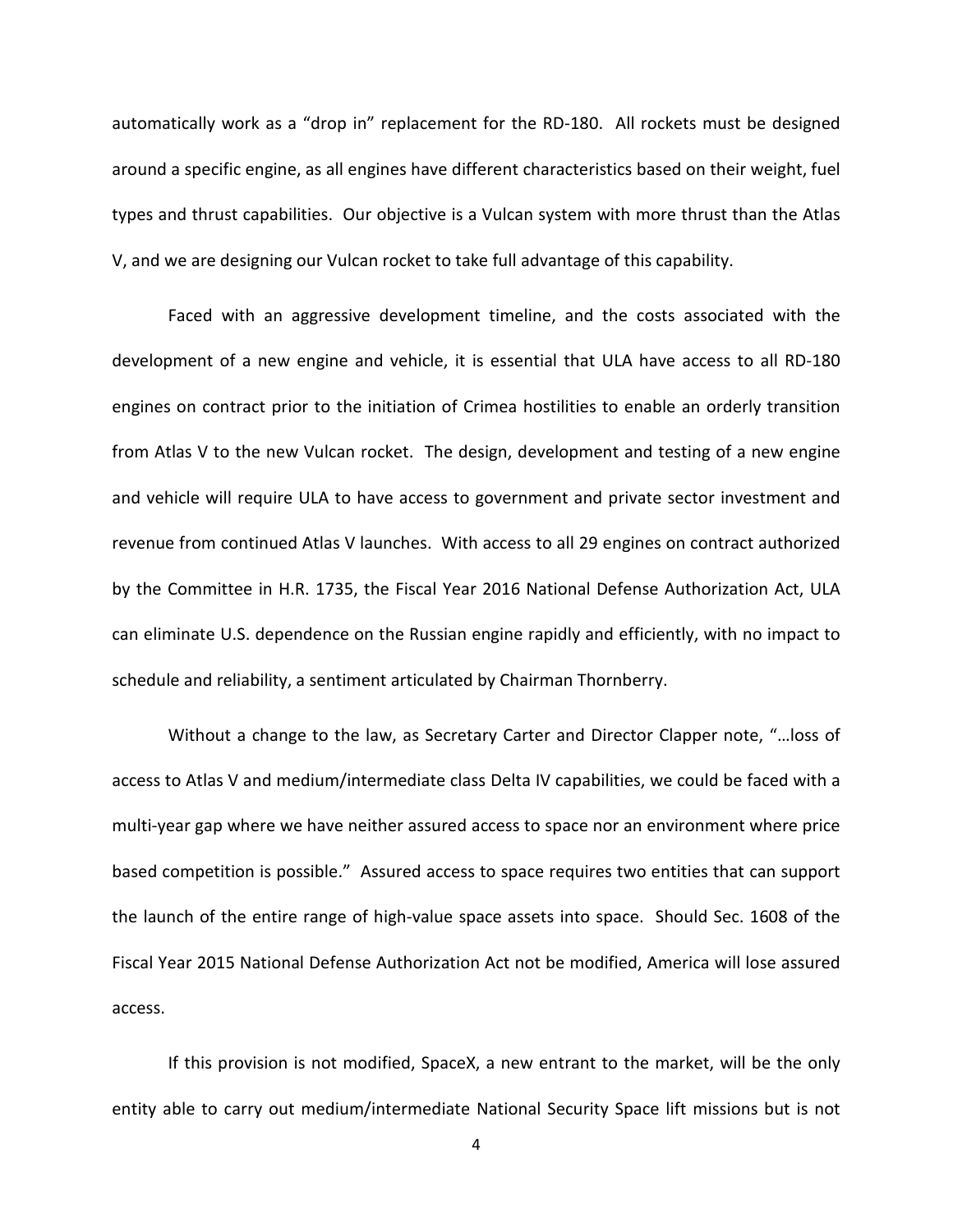capable of providing all the capability of an Atlas V. In essence, Sec. 1608 grants SpaceX a monopoly for the launch of critical satellites to support warfighters. Without amending the law, ULA will be unable to move forward with providing business continuity and continued development of the U.S. designed and manufactured Vulcan launch system. Secretary of Defense Ash Carter and Director of National Intelligence James Clapper have written Congress to note they support modification of Sec. 1608 to "enable a smoother transition to new launch capabilities."

The proposed language in section 1603 of the House version of the 2016 NDAA addresses our concerns by allowing ULA to use all rocket engines contracted for prior to the outbreak of hostilities in Crimea. In contrast, the Senate version of the NDAA allows access to only two thirds of those engines – dramatically limiting our ability to compete for national security missions beyond 2018 and inhibiting a business environment conducive to an orderly transition to the Vulcan launch system.

Until this uncertainty is resolved, ULA may invest in the Vulcan rocket only on a quarterly basis, clarifying how critical legislative relief is to having the financial footing to proceed with developing the Vulcan launch system.

As I mentioned to this Committee earlier this year, ULA will retire the Delta IV medium/intermediate launch vehicle in the 2018-2019 timeframe. ULA will retain the Delta IV Heavy rocket for as long as our government customers have the need for this specialized launch capability.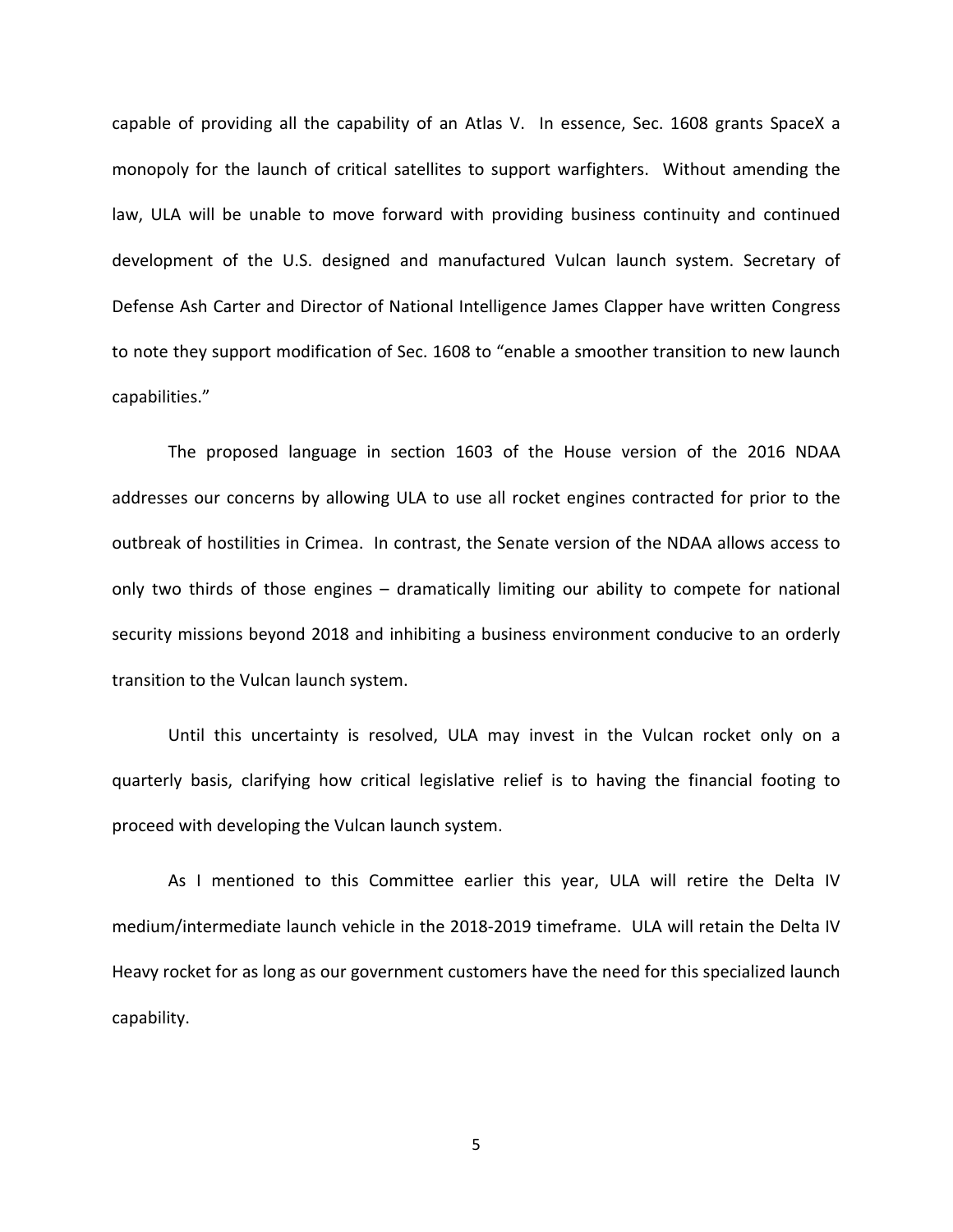I would like to take this opportunity to reiterate that development of a next generation domestic engine and vehicle is a complicated and challenging long endeavor that includes research, new design decisions, development of new technologies and manufacturing techniques, extensive testing and finally government certification. This is not a "one to two year" endeavor as some have suggested. While most knowledgeable rocket engineers estimate a new domestic rocket engine and launch system can be developed in five to seven years, we know of several examples where it has taken significantly longer. NASA's Space Shuttle program was officially announced in 1972, started orbital test flights in 1981, and ultimately started operational flights in 1982. The Space Shuttle Main Engine (SSME) development program faced several delays and problems, the most vexing of which was the high-pressure liquid oxygen pumps that experienced problems threatening success of the entire program. NASA optimistically believed the Space Shuttle could begin flights in 1977 but these unforeseen problems led to numerous engine test malfunctions and delays.

ULA's parent companies experienced similar delays firsthand. While Atlas V and Delta IV rockets were being designed, the existing US launchers, which had been developed and begun their service lives, experienced a spate of six failures over a period of 10 months in the 1998- 1999 timeframe, including a shocking three consecutive Titan IV failures on very high priority national security missions. These failures resulted in the Air Force significantly increasing its oversight of the Atlas V and Delta IV programs.

Even SpaceX, who asserts that development of a replacement for the RD-180 and Atlas V should not take beyond 2019, experienced similar development and test problems with its engines and vehicles. In 2006, the Falcon 1 caught fire shortly after its launch and crashed after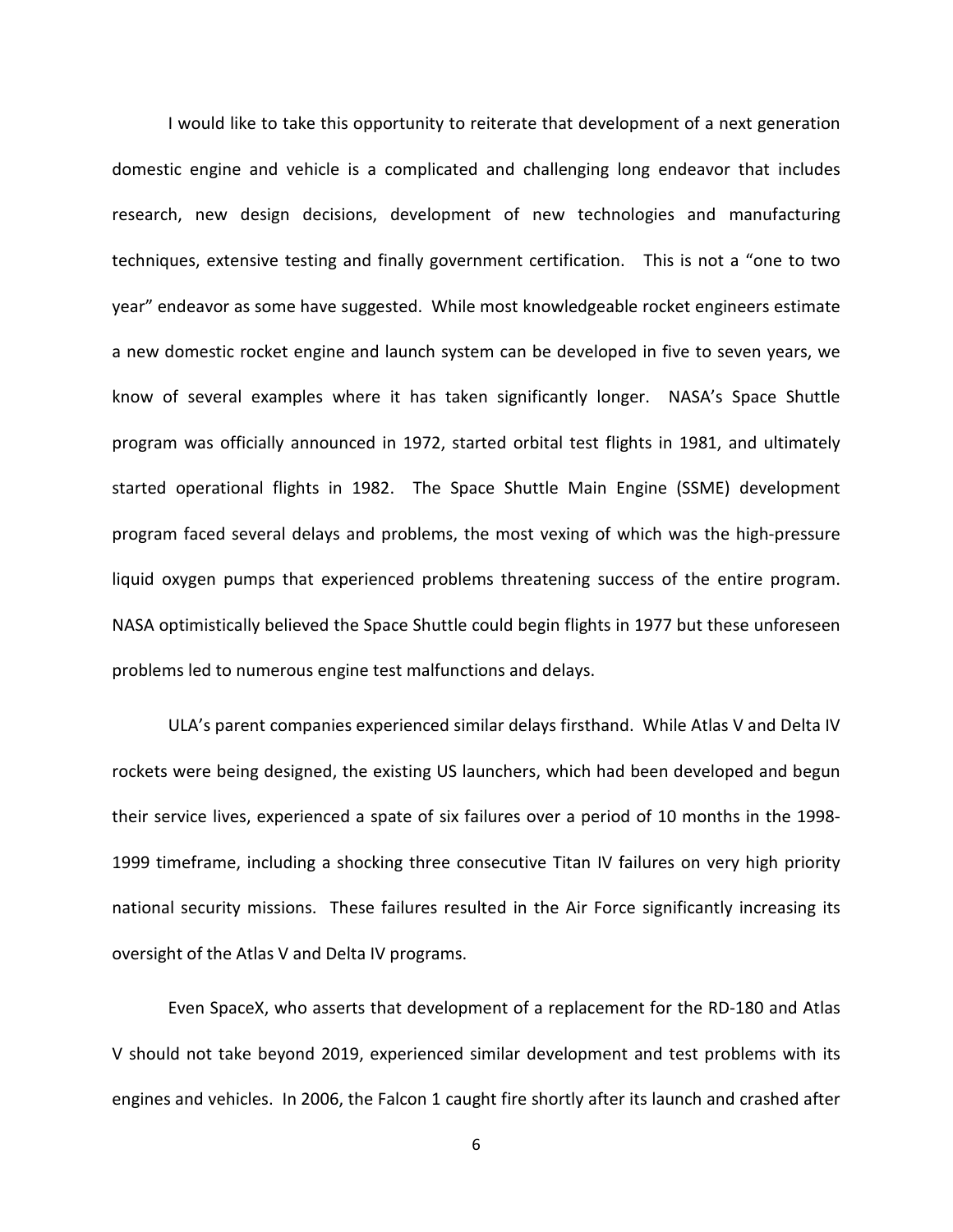34 seconds of flight<sup>[1](#page-6-0)</sup>; in 2007, the rocket rolled after launch, was unable to reach orbit, and was unable to be recovered because its GPS locator failed<sup>[2](#page-6-1)</sup>; in 2008, the rocket failed to separate properly, a design flaw that caused the loss of three government satellites.<sup>[3](#page-6-2)</sup> In 2010, the Falcon 9 rolled out of control after launch because an attempted restart of the engine failed<sup>[4](#page-6-3)</sup>; and in 2012, one of the Falcon's engines shut down midflight, resulting in the loss of a \$10 million Orbcomm satellite.<sup>[5](#page-6-4)</sup> Because of these and other development and early test problems, SpaceX was significantly delayed in providing contracted launches to NASA through the commercial cargo program. It would be best to take their aggressive estimates for development of an RD-180 replacement with skepticism.

I have been asked by some why President Kennedy was able to get to the moon within a decade, yet ULA cannot develop a new domestic engine by 2019. I would remind those using this reasoning that the United States had been developing rocket technologies like the Saturn-1 and the Mercury spacecraft well before the President's announcement. One of the greatest accomplishments in human history, leveraged heavily on preexisting propulsion technology. There is no doubt that landing on the moon was a remarkable achievement, but it would have been almost impossible to do so in that timeframe without the years of research and development that came before the announcement. Mercury flew on Redstone and Atlas missiles, Gemini on Titans, Saturn 1 on existing RL10s. The F-1 engines on Saturn V were static fired in 1959 and certified in 1964. The engines for Apollo, Mercury, and Gemini had similar

<span id="page-6-0"></span><sup>&</sup>lt;sup>1</sup> "New commercial rocket failed because of fuel leak," The Associated Press. July 18, 2006.<br><sup>2</sup> Greg Zsidsin, "SpaceX confirms stage bump on Demoflight 2," Space Daily, March 23, 2007.

<span id="page-6-1"></span>

<span id="page-6-2"></span> $3$  "Final frontier for Star Trek star James Doohan's ashes is...bottom of the Pacific," Daily Record, August 6, 2008.

<span id="page-6-4"></span><span id="page-6-3"></span><sup>&</sup>lt;sup>4</sup> Miles O'Brien, "This Week in Space," True/Slant, June 6. 2010.<br><sup>5</sup> Damon Poeter, "Satellite aboard SpaceX ISS flight lost due to engine mishap," PC Magazine, October 12, 2012.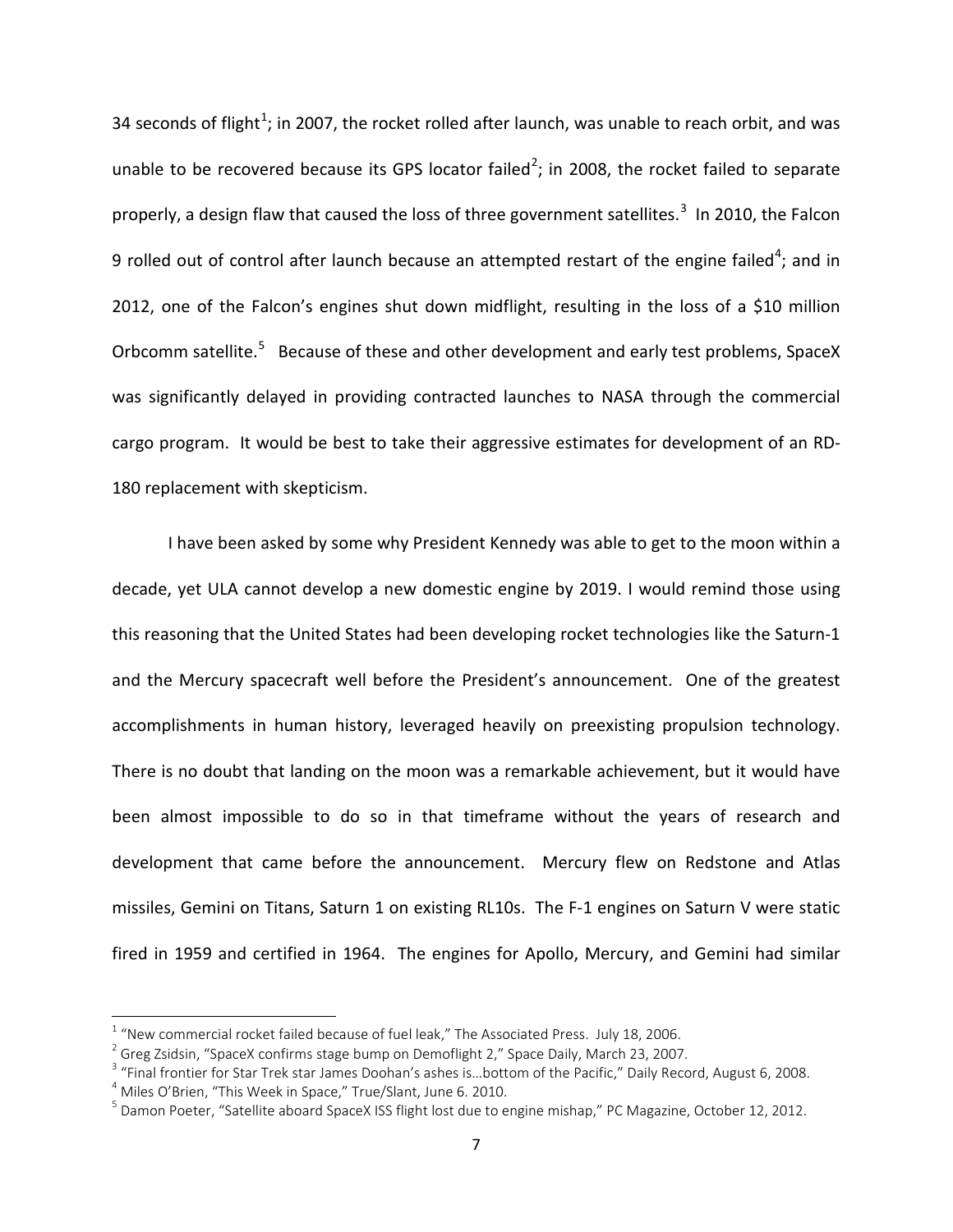development spans as today. There is a misconception that it was a cold start in 1962. While ULA is also not starting from scratch with development of the Blue Origin or Aerojet Rocketdyne engine, there are still years of design and testing ahead of us. As often happens when designing technologies with this level of advancement, ULA will not have a clear new engine development timeline until full scale testing has begun. At that juncture, we will know if the design concept requires fundamental changes.

Others have asked why ULA cannot simply build the RD-180 in America, as we have a license to do so. Unfortunately, despite having the design of the engine, the rocket engine industry in the United States currently lacks the manufacturing capability and tooling capacity to easily reproduce the RD-180. Soon after the Atlas V began its operational life the government evaluated producing the RD-180 domestically but ultimately abandoned the plan due to the level of required investment. There was a conscious decision to continue to procure RD-180 engines because Russia could produce them cheaper, thereby saving the DOD money while maintaining ties to the Russian rocket industry and dissuading the supply of such technologies to rogue regimes. To build RD-180s in the United States, ULA would need to build a supplier and manufacturing network from the ground up, overcome specific manufacturing hurdles we likely are not aware of and put them through a costly test and certification process, which would not be accomplished by 2019.

The Air Force, Department of Defense, and the Intelligence Community have already expressed concern to Congress about trading one monopoly for another, a result of language in Section 1608 of the FY15 NDAA that prevents ULA from competing with the Atlas V for future national security launches until the Vulcan launch vehicle and new engine are developed. As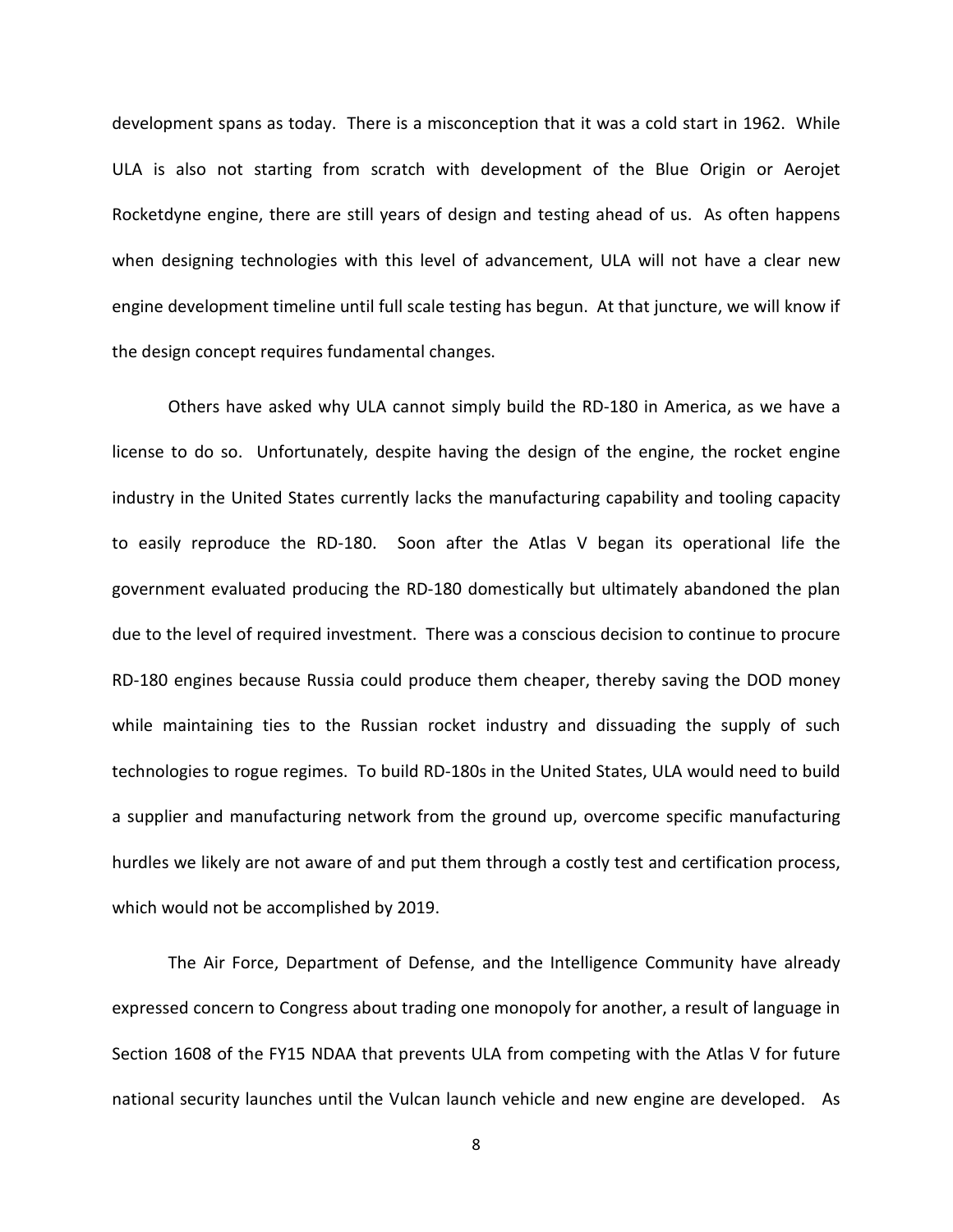you know, the Air Force recently certified a new entrant, SpaceX, and their Falcon 9 launch vehicle to compete for these same launches. Before the Committee and Congress potentially grant a new monopoly to SpaceX and Falcon 9, it must examine the record of SpaceX's promises and actual performance that have defined the company to date.

The space and business press is awash in stories that chronicle the history of SpaceX over-promising and under-delivering on both cost and schedule. In 2011, SpaceX claimed it could build a rocket for 75 percent less than its competitors, yet costs for SpaceX launches have climbed at an alarming rate since the company website's original quote of \$61.2M for a Falcon 9 launch. Recent awards for three additional NASA International Space Station resupply missions, and military launches once the company achieved certification to launch national security payloads, have been quoted as \$150M and \$180M respectively<sup>[6](#page-8-0)</sup>. In 2010, SpaceX founder Elon Musk estimated his company could build rockets for human space flights for less than \$350 million. After industry observers strongly disputed this estimate as being unrealistic, Mr. Musk eventually admitted it was "naively low."<sup>[7](#page-8-1)</sup> SpaceX fares no better in estimating schedule. In 2012, Mr. Musk stated SpaceX aimed "to begin taking people to the Space Station by 2015,"<sup>[8](#page-8-2)</sup> and in 2014 he said he was hopeful that "the first people could be taken to Mars in 10 to 12 years."<sup>[9](#page-8-3)</sup> Despite this, launch of the Falcon 1 was delayed by two years<sup>[10](#page-8-4),[11](#page-8-5)</sup> and SpaceX missed five target dates for the rocket's inaugural launch.<sup>[12](#page-8-6)</sup> The Falcon 9 launch was delayed by

<span id="page-8-1"></span><span id="page-8-0"></span><sup>6</sup> www.usaspending .gov, and Ms. Shotwell testimony before the House Armed Services Committee, March 17, 2015 <sup>7</sup> Andy Pasztor, "SpaceX illustrates privatization risk," The Wall Street Journal, June 7, 2010.<br><sup>8</sup> "SpaceX Dragon capsule splash lands in Pacific," Agence France Presse, May 31, 2012.

<span id="page-8-2"></span>

<span id="page-8-3"></span><sup>&</sup>lt;sup>9</sup> Sebastian Anthony, "SpaceX says it will put humans on Mars by 2026, almost 10 years ahead of NASA," Extreme Tech, June 18, 2014.<br><sup>10</sup> "Aerospace Daily & Defense Report," Aviation Week, February 14, 2005.

<span id="page-8-6"></span><span id="page-8-5"></span><span id="page-8-4"></span><sup>&</sup>lt;sup>11</sup> "New rocket by California company fails on maiden launch," The Mercury News, March 24, 2006. <sup>12</sup> Mult.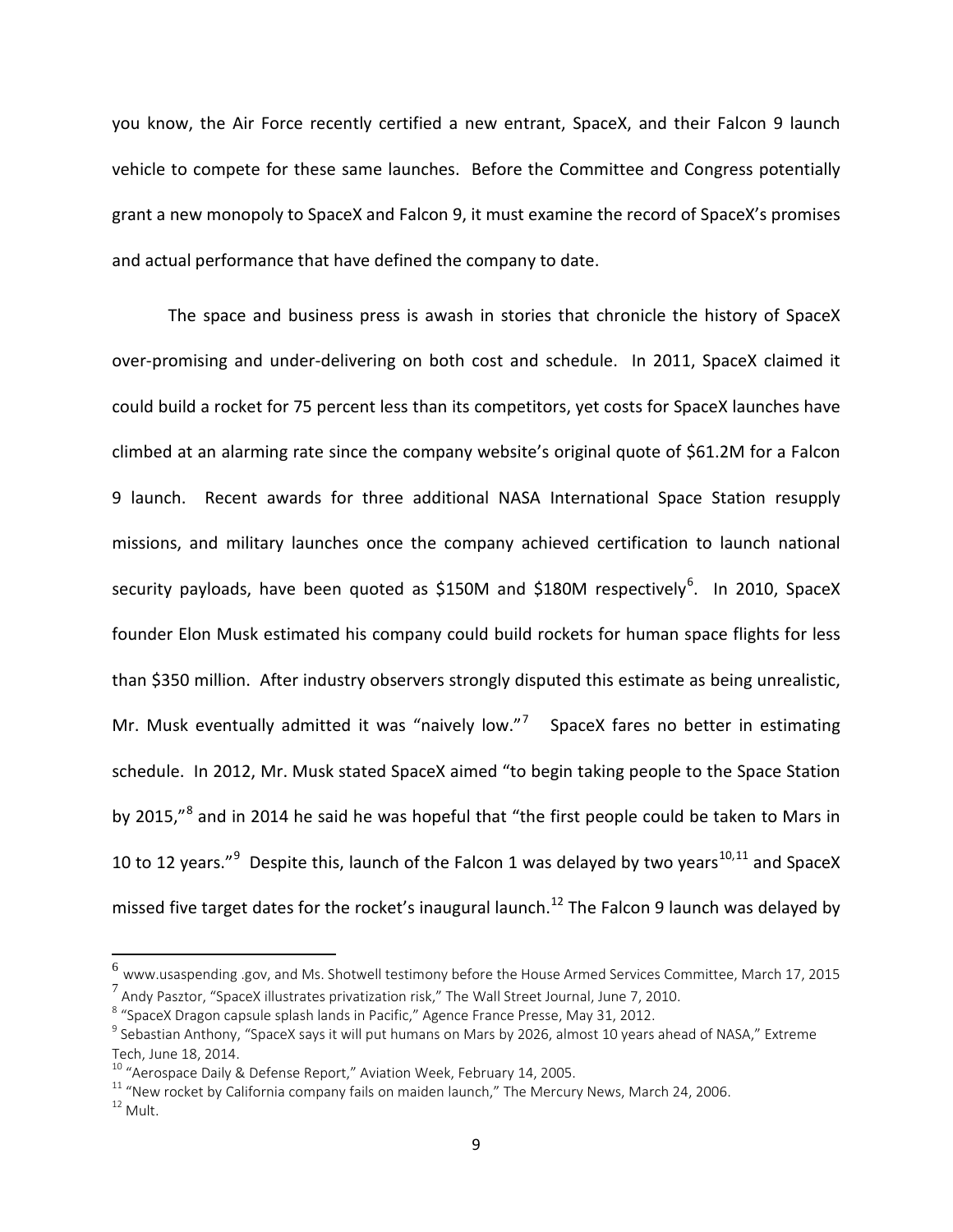three years<sup>[13,](#page-9-0)[14](#page-9-1)</sup> and SpaceX missed seven target dates for the rocket's inaugural launch.<sup>[15](#page-9-2)</sup> While SpaceX promises that it can significantly lower costs for the DOD and handle the full spectrum of national security launches by 2019, these promises rely on two future assumptions – the ability to reuse a rocket's first stage, which SpaceX has attempted several times now unsuccessfully, and the ability of SpaceX to develop a "heavy" variant of the Falcon. The first test flight of the Falcon Heavy has been billed as occurring later this year, but given SpaceX' s crowded manifest for the Falcon 9, that may prove impossible as the Falcon 9 Heavy requires 27 Merlin engines that may be needed for other near term launches. In addition, Space X's Merlin engine upper stage, fueled by kerosene, may be unable to inject key national security payloads into geosynchronous orbit because kerosene freezes during the time required to reach a geosynchronous location. For these reasons, we would respectfully urge Congress to carefully consider the track record of SpaceX for delivering on-time and for promised costs, given current policies in the NDAA may lead to granting them a monopoly by 2019.

While ULA serves the government and private sectors, it is most well-known for its pedigree in national security launches, which was the rationale for the creation of ULA. While SpaceX complains bitterly about "government subsidies" ULA receives to conduct national security launches, that contract pays for legitimate government requirements to provide various recurring efforts and for ULA to maintain launch infrastructure supporting two different classes of rockets at two separate launch facilities on either coast. SpaceX has been the

<span id="page-9-0"></span><sup>&</sup>lt;sup>13</sup> Patrick Peterson, "SpaceX launch reset to June 2009," Florida Today, February 29, 2008.<br><sup>14</sup> Miles O'Brien, "This Week in Space," True/Slant, June 6, 2010.<br><sup>15</sup> Mult

<span id="page-9-1"></span>

<span id="page-9-2"></span>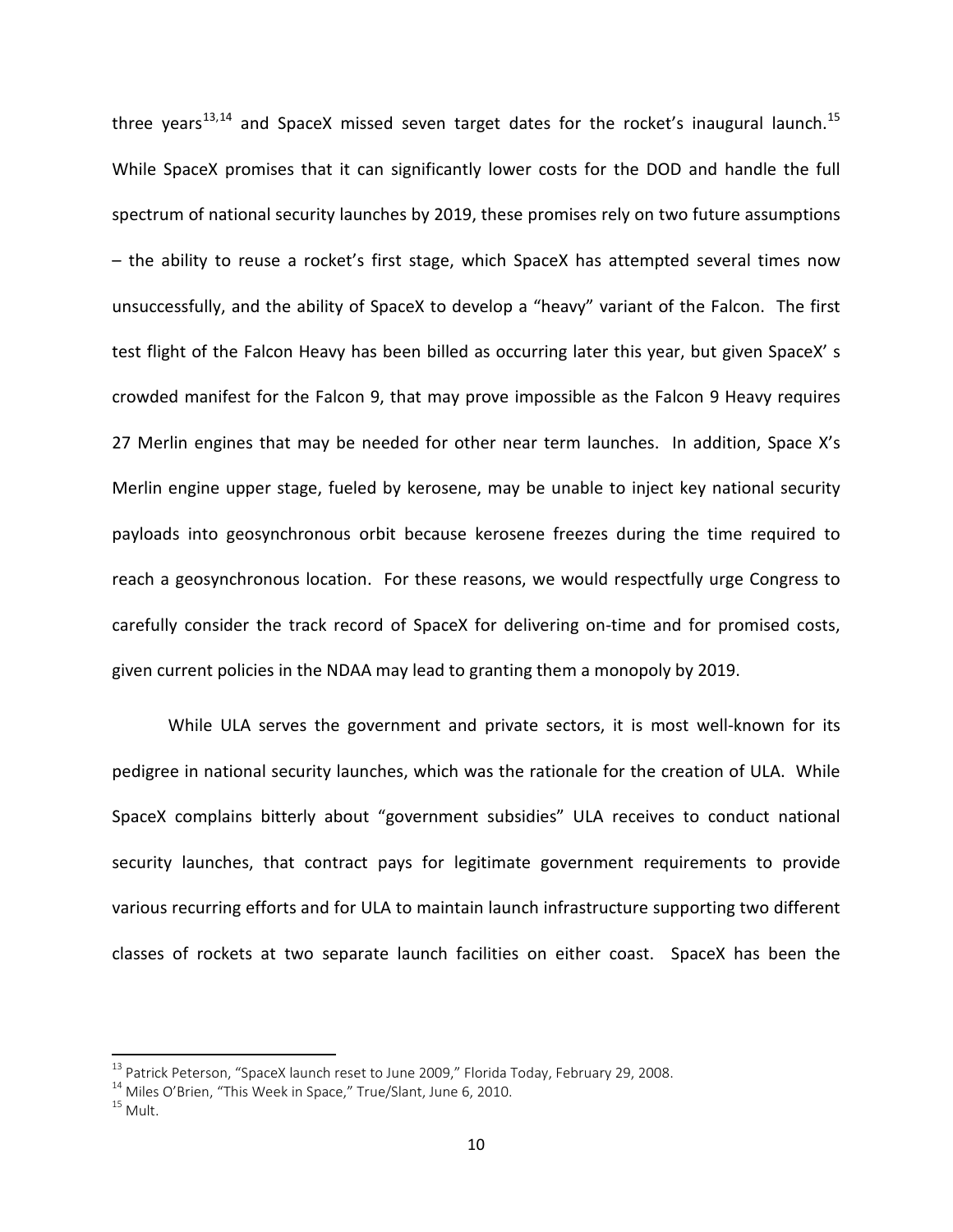beneficiary of significant federal and state government support itself<sup>[16](#page-10-0)</sup>. SpaceX has relied on contracts to develop new capabilities and the use of low- or no-cost leases of previously developed launch infrastructure in Florida and California that were paid for by taxpayers. SpaceX's privately held ownership, coupled with no Defense Contract Audit Agency audits of its programs, yields little insight into transactions such as the company's purchase of \$90M in SolarCity bonds, potentially putting the taxpayer at risk.

ULA would like to continue its unparalleled service to our nation's warfighter and Intelligence Community, but it can only do so if the launch vehicle replacement for Atlas V is "cost competitive". For that to happen, the following must occur in the next several years:

- 1. Ensure use of all 29 RD-180 engines under contract to allow ULA to compete for national security and other launches while development of Vulcan is ongoing. This means Congressional legislation to ensure ULA has access to all 29 engines for which we contracted with RD AMROSS prior to the outbreak of hostilities in Crimea. Without these engines, the business case to develop the new Vulcan launch system does not close and we will be forced from the space launch business.
- 2. Retirement of the Delta IV this is necessary so multiple launch facilities and pads on the East and West coasts for Atlas V (and its variants) and Delta IV can be closed to reduce personnel, maintenance, and equipment costs. For ULA to offer reduced

<span id="page-10-0"></span><sup>16</sup> "Elon Musk's Companies Fueled by Government Subsidies," Los Angeles Times, June 1, 2015.